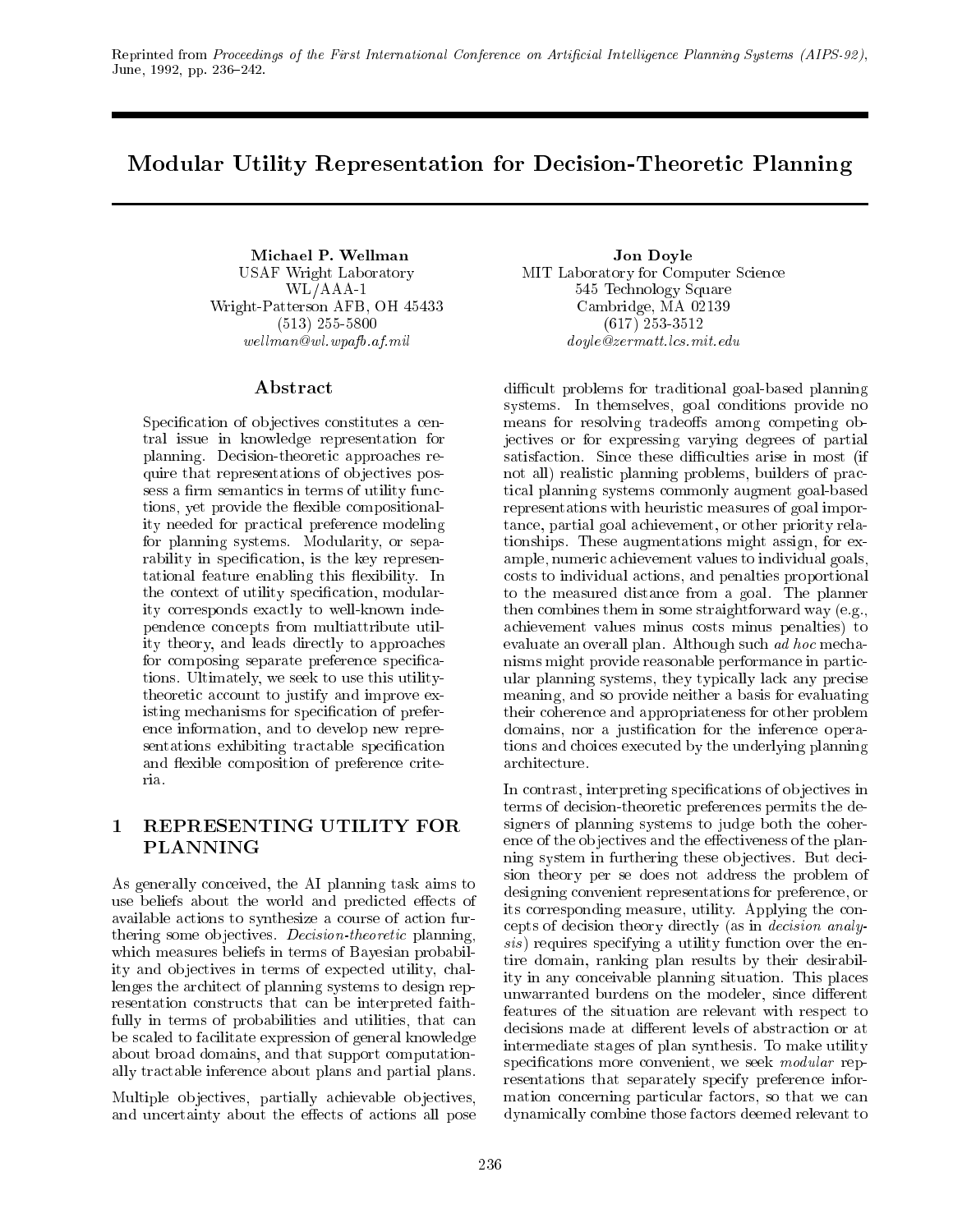a particular problem and level of abstraction.

The following builds a framework for modular speci fication of utilities on firm decision-theoretic foundations. We begin by presenting our view of modularity in knowledge representation as specification of flexibly composable model elements. Next, we present some background material on multiattribute utility theory prerequisite to our account of modular utility specification. We then demonstrate the correspondence between separability in specication and well-established independence concepts from utility theory, and exhibit the consequences of the theory for composition operations on utility representations. We conclude with a summary discussion of related issues and work.

## 2 MODULARITY AND MODEL COMPOSITION

AI planning distinguishes itself from other approaches to automated decision making by emphasizing compositional synthesis of a course of action from primitive action elements (i.e., operators) together with speci fications of the effects of each of these primitive elements in isolation. To synthesize a composite plan, a planner must determine the overall effects of the composite plan as a modular combination of the effects of its constituent actions. Modular specification of effects is essential to giving planners the freedom to compose primitives as necessary. But modular specification of planning objectives is equally important. Access to preferences regarding specic outcome features (without specifying them over complete outcomes) is essential when it is impossible or infeasible to characterize the entire outcome space in advance, when different features are relevant for different decision problems, and when preferences for particular aspects of the outcome depend on background context.

For example, consider the problem of planning largescale military transportation operations. At a high level, we might consider monetary costs and whether the specied movement requirements are met, whereas a more detailed analysis would consider the timeliness of cargo movements, the amount and type of cargo moved, stress on transportation resources, and safety. When making isolated decisions about parts of the operation (the usual case), it often proves advantageous to treat resource reservations that impact the rest of the plan as part of the outcome, and to summarize the value of those resources as opportunity costs.

Assessing a global utility function covering all of these outcome features and their subconcepts seems impractical. We believe it more reasonable to specify utility functions over individual features or small groups of features, combining these as needed for making tradeoffs in decision problems involving sets of features. For example, we might have a measure of the value

of moving various types of cargo and a relation describing the tradeoff between monetary cost and tardiness for particular movement classes. When faced with a particular decision problem, the planner assembles the relevant outcome features and corresponding utility specications, then constructs a comprehensive utility model by composing the individual utilities.<sup>1</sup>

To realize this approach, we must develop interpretations for isolated preference specications, and methods for defining composition operators and composing selected partial specifications. Fortunately, utility theorists have developed a rich framework for analyzing the composition of utility functions over multiple attributes, motivated by the need to simplify assessment even when attributes are fixed in advance.<sup>2</sup> We can exploit this theory for more flexible utility representation as well, both to make sense of modular specications and to determine the appropriate form of composition operators. In the remainder of this paper, we present the relevant utility theory, and demonstrate its application to the problem of flexible composition of modular utility specications.

# 3 PREFERENCES AND UTILITY FUNCTIONS

Utility theory starts with the notion of preferences over *outcomes* (Keeney and Raiffa, 1976). Outcomes represent the possible consequences of the agent's decisions. In the planning context, an outcome might be taken to be the state resulting from execution of a plan, or perhaps an entire history of instantaneous states over the lifetime of the agent. To provide an adequate basis for decision, the set of (mutually income set of  $\mathcal{M}$  ) and (mutually income set of  $\mathcal{M}$ patible) possible outcomes must distinguish all consequences that the agent cares about and are possibly affected by its actions. We define the agent's preferences by a total preorder (a complete, reflexive, and transitive relation), , over possible outcomes, called the preference order.

Given a few topological restrictions on  $\zeta$ , the pref erence order can be captured by an order-preserving, real-valued utility function, u. The function u represents in the sense that outcomes can be ranked by comparing the numeric values of the utility function

<sup>1</sup> The task of dynamically constructing decision models for particular problem instances from general domain knowledge is gaining increasing attention from researchers (Wellman et al., 1992). Most of the work to date concerns probabilistic modeling, but some addresses the equally important problem of generating utility models (Haddawy and Hanks, 1990; Loui, 1990).

<sup>-</sup>Researchers in multiattribute utility theory tend to refer to decomposition rather than composition because they look to assess a fixed outcome space in a top-down manner, rather than the bottom-up assembly of primitive utility specifications.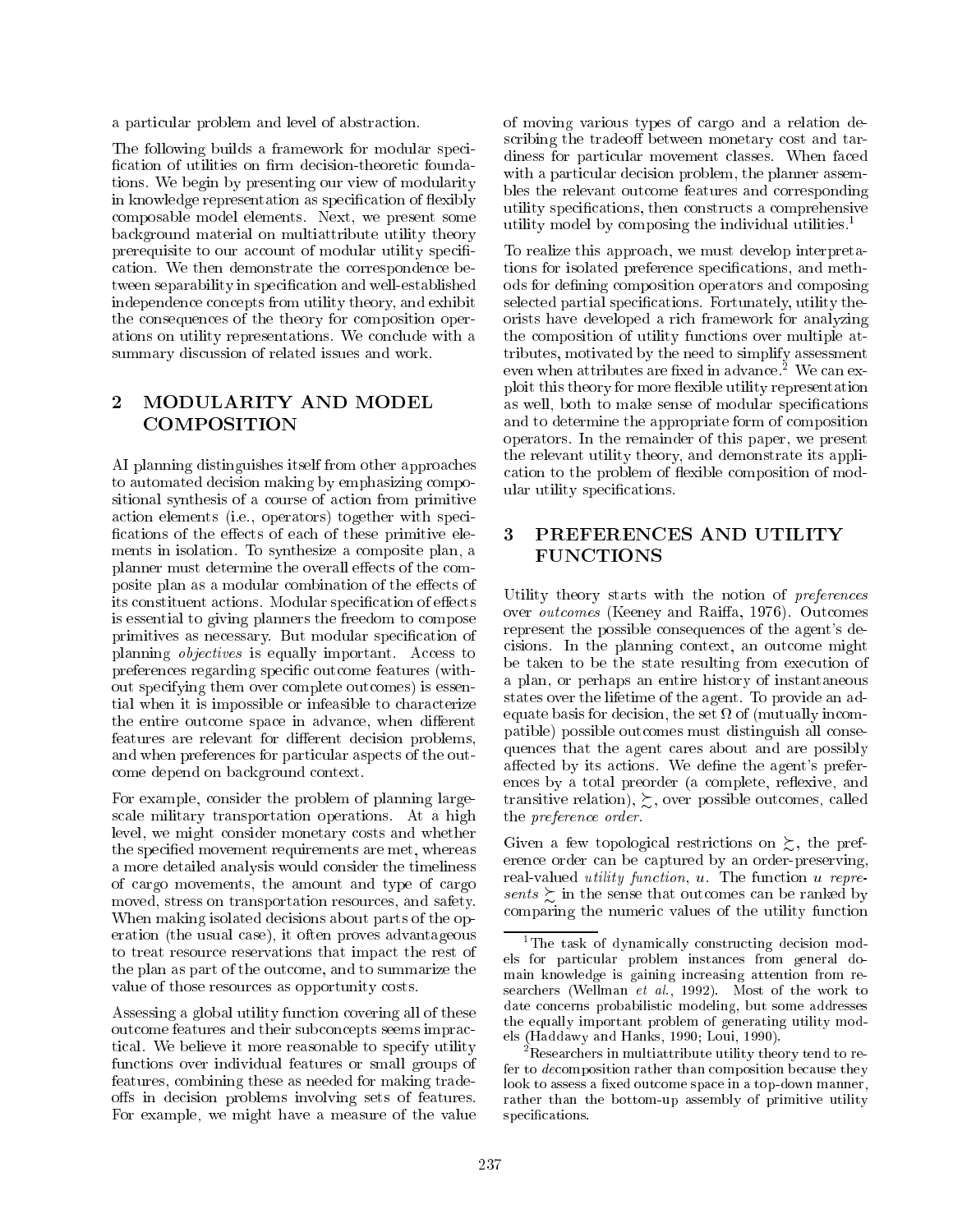applied to those outcomes, with  $\omega \in \omega$  in  $u(\omega) \geq$  $u(\omega')$  for  $\omega, \omega' \in \Omega$ . However, the utility-function representation is not unique. If  $u(\omega) > u(\omega)$ , then it must also be the case that  $\varphi(u(\omega)) \geq \varphi(u(\omega'))$ , for any monotonically increasing function  $\varphi$ . Since they represent the same preference order—and thus would sanction identical decisions (under certainty)—we say that u and  $\varphi \circ u$  are strategically equivalent.

When there is *uncertainty*, plans influence outcomes only probabilistically, and we must represent the anticipated result of a plan by a probability distribution over *a*, or *prospect*, and execute to order prospects. The central result of utility theory is a representation theorem that establishes (given some restrictions on that preference over prospects is represented by the  $\sim$  , the existence of a utility function  $u$  ,  $u$   $\sim$  10 such expectation of u over those prospects. The key point here is that  $u$  is defined over outcomes alone; the extension to prospects via expectation is a consequence of the axioms of probability and utility (Savage, 1972).

As in the deterministic case, the utility-function representation for a preference order over uncertain prospects is not unique. However, monotone transformations do not generally preserve expectation orderings, and hence the class of strategically equivalent functions is more limited in the uncertain case. Specifically, expected utility functions<sup>-</sup> are unique up to a positive linear transformation. That is, for positive linear function  $\psi$  (i.e.,  $\psi(x) = ax + b, a > 0$ ), the utility functions u and  $\psi \circ u$  are strategically equivalent.

In principle, we could avoid utility functions altogether and perform decision-theoretic reasoning directly in terms of preference orders, but numeric representations offer distinct advantages in compactness and analytic manipulability. Multiattribute utility theory exploits these advantages as far as possible, by decomposing complex outcome spaces into modular structures and specifying complex utility functions in terms of combinations of lower-dimension functions.

#### 4 MULTIATTRIBUTE OUTCOMES

In realistic decision situations, there are commonly many objectives, and hence an outcome would represent a highly complex set of features describing the plan's result. In utility theory, preference-relevant features of an outcome are called attributes, and a substantial body of work has been devoted to relating preference on individual attributes to preference for complex outcomes. The first requirement for separating overall preference into that for individual attributes is some structure on the outcome space. This structure is provided by a framing, which defines a

multiattribute representation of the given outcome space (Wellman and Doyle, 1991). A framing represents each outcome  $\omega$  as a vector  $\langle \omega_1, \ldots, \omega_n \rangle$  of attributes, where each outcome attribute  $\omega_i$  is drawn from an *attribute space*  $A_i$ . The framing thus views space  $A = \prod_{i=1}^{n} A_i$ . In the following, we assume that every attribute vector corresponds to some outcome, that is, that the attributes characterize the outcomes exactly. <sup>4</sup>

Given a particular framing, the utility function over can be expressed as a multi-dimensional function over A. The modularity advantages of the multiattribute representation accrue if this multi-dimensional function can in turn be decomposed into some regular combination of lower dimension *subutility* functions, each representing preferences over one or more attributes.

# 5 SEPARABILITY AND UTILITY INDEPENDENCE

Indirect specication of a multi-dimensional function as a combination of functions of lower dimension depends on separability of the various dimensions. In the context of utility theory, we are further concerned that the lower-dimension functions themselves have some meaningful interpretation in terms of preferences, ideally that they be considered subutility functions in some sense. What, then, does it mean to say that  $u_i$  is a subutility function for attribute i? We can answer this question in terms of invariance of decisions, or strategic equivalence.

If we wish to interpret  $u_i : A_i \to \mathbf{R}$  as a utility function, then it must correspond to some preference or- $\alpha$ .,  $\lambda$ <sub>i</sub>, over prospects involving  $n_i$ . To tain sensibly about preferences over  $A_i$  without referring to the remainder of the outcome vector, preferences for attribute i must be invariant in some sense with respect to the other attributes. If we indeed specify an entire utility function for that attribute, we are uniquely determining , and in eect determining all decisions <sup>i</sup> involving that attribute, assuming that all others are fixed. In other words,  $u_i$  determines the optimal decision (or decisions, in case of ties) for all choices involving prospects where outcomes differ only in attribute i. Moreover, this decision does not depend on what xed values the other attributes take.

This invariance property is a fundamental concept in multiattribute utility theory, called utility independence (UI) (Keeney and Raiffa, 1976).

<sup>-</sup>Henceforth, we assume the more general, uncertain, case, and refer exclusively to utility functions that exhibit the expectation property.

<sup>4</sup> For our purposes here (although not for other purposes (Wellman and Doyle, 1991)), we can safely satisfy this assumption by padding the outcome space and extending the preference order in a manner consistent with other given constraints.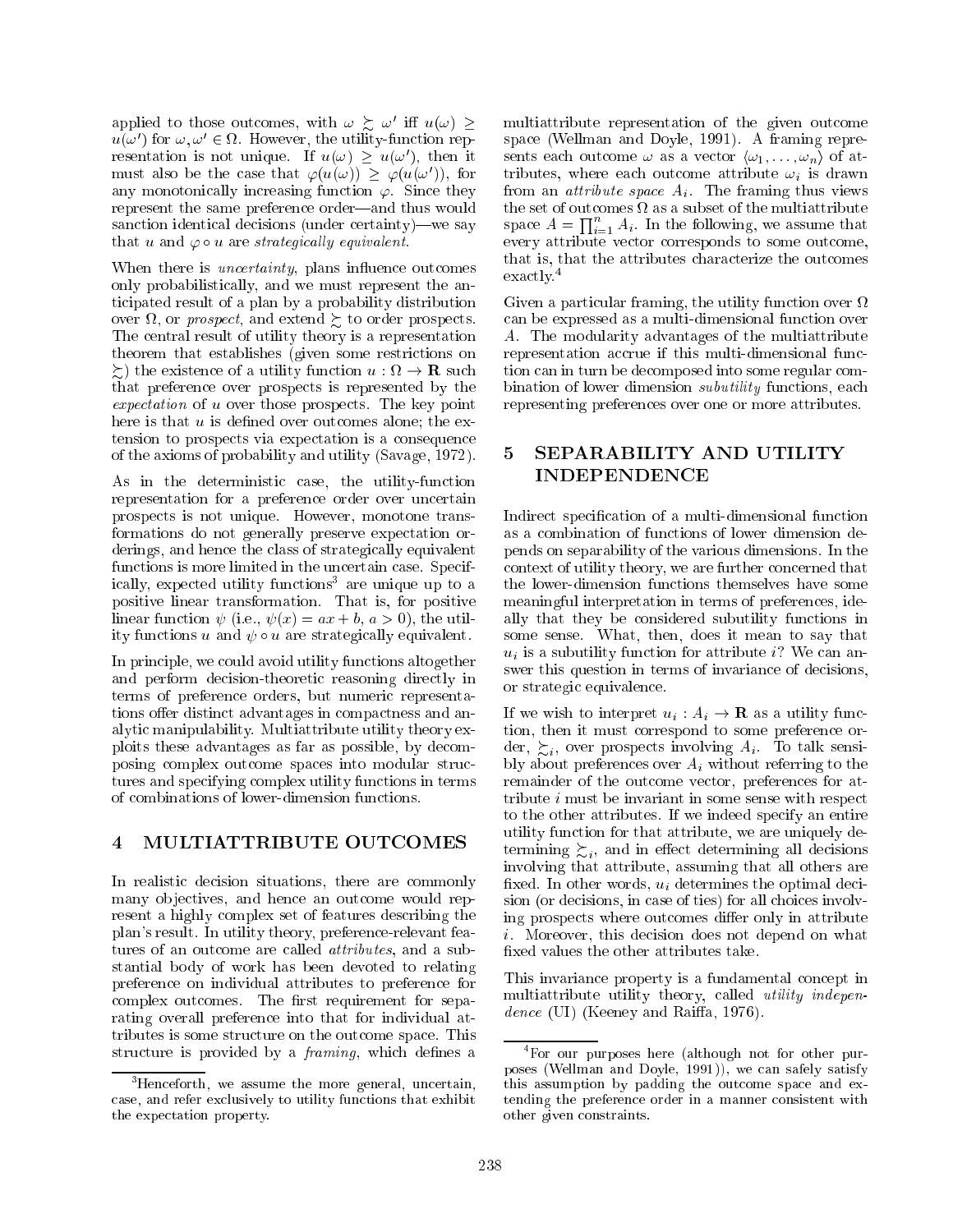**Definition 1 (UI)** One attribute is utility independent (UI)<sup>5</sup> of the remaining attributes if preferences for prospects over this attribute, holding other attribute values fixed, do not depend on the fixed values of those attributes.

We can generalize this to UI between two sets of attributes by considering prospects where attributes in the first set vary and those in the second set are fixed. Note that UI is not symmetric-for instance, when  $n = 3$ , it is quite possible that  $\{A_1\}$  be UI of  $\{A_2, A_3\}$ , but  $\{A_2, A_3\}$  not be UI of  $\{A_1\}$ .

Utility independence appears to be a minimal requirement for modular specification of preferences. The reason is that without implicitly invoking UI relationships, it is generally not coherent to refer to preferences on individual outcome features via subutility functions. If we accept the view that specifying properties of subutility functions on individual features or small groups of features is the essence of modularity, we find that extensive application of utility independence is pragmatically unavoidable.

Fortunately, the UI condition justifies some strong separability results, leading to well-structured utility representations. The separable form of a utility function over UI attributes follows directly from the invariance condition. Suppose  $n = 2$ , and  $A_1$  is UI of  $A_2$ . The overall utility is a function of both attributes, u : A1 - A2 . We know from the UI conditions of the UI conditions and that the conditional utility function  $u(\cdot,\omega_2)$  where the second attribute is fixed at the constant value  $\omega_2$  must be strategically equivalent (with respect to the first attribute) to the conditional utility function corresponding to any other value. Because utility is unique up to a positive linear transformation, this implies, for utilвгу соповлопео оп  $\omega_2^{}$ , тпат

$$
u(\omega_1, \omega_2'') = au(\omega_1, \omega_2') + b
$$

for some constants  $a > 0$  and b. Indeed, such a relationship must hold for any value  $\omega_2 \in A_2$ , although the *a* and *b* parameters may depend on  $\omega_2$ . This observation yields a general form for the overall utility function,

$$
u(\omega_1, \omega_2) = g(\omega_2)u(\omega_1, \omega'_2) + h(\omega_2).
$$

Defining the subuthity function  $u_1(\omega_1)$  as  $u(\omega_1, \omega_2)$ , for the particular constant  $\omega_2,$  we have

$$
u(\omega_1, \omega_2) = g(\omega_2)u_1(\omega_1) + h(\omega_2). \tag{1}
$$

In fact, the functions  $q$  and  $h$  can also be expressed in terms of conditional utility functions for attribute 2, with the first attribute fixed at particular values. (See Keeney and Raiffa  $(1976, Chapter 5)$  for the details of this decomposition.)

# 6 MULTIATTRIBUTE UTILITY FORMS

The development above establishes the separability of an attribute subset from its complement in the framing, when UI holds. In framings with many attributes, we would expect to have partial preference information in the form of subutility functions (hence implicit UI conditions) corresponding to a variety of attribute subsets and individual attributes. When certain patterns of UI hold over the entire multiattribute space, general forms for the overall utility function follow. There are two elementary forms of multiattribute decomposition, in both of which the overall utility function can be expressed as a modular combination of single-attribute subutility functions.<sup>6</sup>

In the *multilinear* decomposition, the *n*-dimensional utility function is separable into  $n - 1$  subutility functions for individual attributes, with perhaps one other (which we take to be the first, without loss of generality) not expressible as a subutility,

$$
u(\omega_1,\ldots,\omega_n)=f(\omega_1,u_2(\omega_2),\ldots,u_n(\omega_n)).
$$

The form is called multilinear because the function  $f$ is linear in each argument save the first, holding the remaining arguments fixed. It is a valid decomposition as long as each attribute (except possibly the first) is UI of the rest, that is, has preferences validly expressed as a subutility function. The disadvantage of the multilinear form is that it requires that we specify  $O(2^n)$ parameters (called scaling constants ) in addition to the single-attribute functions.

The multiplicative form corresponds to the sum or product of the subutility functions, each weighted by a scaling constant. Since this form requires only  $O(n)$ parameters, it is far easier to specify (i.e., more modular) than the multilinear form. The price paid for this simplicity is that each subset of the attributes must be UI of its complement. Of course, we could not expect to have explicit UI assertions or subutilities corresponding to all subsets; specifying these would defeat the purpose of modularity anyway. Fortunately, the utility independence of some sets of attributes often entails the UI of related sets. The theory of UI relations provides a basis for deriving the most modular form corresponding to a given set of fundamental independence relations.

The basic mechanism for deriving new separability conditions from a set of UI relations is based on a result originally due to Gorman (1968). Suppose we have two attribute sets, each UI of its complement,

 $5\,\mathrm{We}$  use the same abbreviation for both noun and adjective forms of the concept.

The decompositions actually require a slightly weaker condition than UI, called generalized utility independence (GUI) (Keeney and Raiffa, 1976) or autonomy (von Stengel, 1988). In the following discussion, we continue to appeal to UI, since the preferential interpretation of subutility functions implicitly invokes the stronger concept.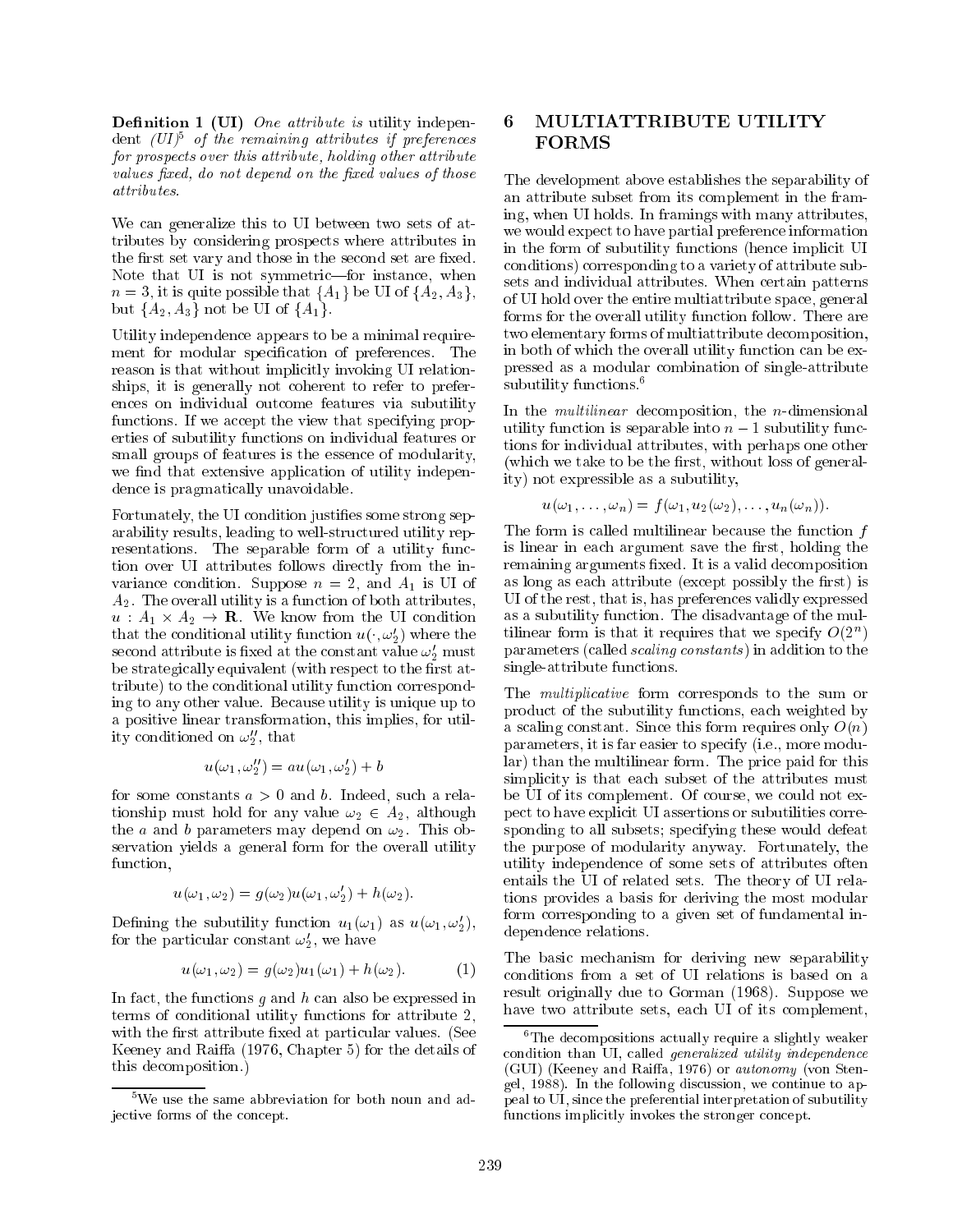with a nonempty intersection,  $Y$ . We can write the first set as  $X \cup Y$  and the second as  $Y \cup Z$ , with X,  $Y$ , and  $Z$  disjoint attribute sets. Then it follows that all combinations of these sets—X, Y, Z,  $X \cup Z$ , and  $\Lambda \cup I \cup Z$  —are also  $\cup I$  of their respective complements. From this fact, we see that a small number of UI conditions for overlapping attribute sets can implicitly entail a large number of independence relations.

### 7 MODULAR COMPOSITION OF UTILITY FUNCTIONS

The general utility-model composition problem is as follows. Suppose we are given a collection of subutility functions and other preference information involving attributes from a given framing.<sup>8</sup> Taking the existence of subutility functions to implicitly assert a corresponding UI condition, our task is to find a modular composition of these subutilities into an overall utility function. In doing so, we exploit the UI conditions entailed by those implicit in the given subutility functions according to the rule described above.

First, note that determining the form of the overall utility function is not simply a matter of verifying whether the given UI conditions collectively justify an n-attribute multiplicative or multilinear decomposition. There is actually a structural continuum between these forms, defined by the space of hierarchical decompositions in which each node is a multiplicative or multilinear function of some partition of the attribute set. For example, with  $n = 5$ , the top-level decomposition might be a multilinear combination of the form

$$
u(\omega_1, \ldots, \omega_5) = f(\omega_1, u_2(\omega_2), u_{3,4,5}(\omega_3, \omega_4, \omega_5)),
$$

and  $u_{3,4,5}$  might be recursively decomposable as a multiplicative combination of its three attributes.

In fact, there exists a unique decomposition hierarchy, or utility tree, corresponding to any set of UI conditions (Gorman, 1968; von Stengel, 1988). Moreover, we can derive this tree from a given set of UI premises without enumerating all of the UI relationships that follow from these premises. We have developed an algorithm (to be reported in detail elsewhere) that computes the decomposition hierarchy corresponding to an arbitrary collection of UI assertions in an incremental manner, permitting a "structural sensitivity analysis" of the implications of additional UI axioms or subutility functions. The basic ideas in the algorithm follow from the constructive demonstration of the de-

critical steps in utility model composition.

composition theorems by Gorman (1968), Keeney and Raiffa  $(1976)$ , and von Stengel  $(1988)$ .

#### 8 AN EXAMPLE

To illustrate the hierarchical structure of a multiattribute utility function, we adduce an example from the transportation domain. The attributes and independence relations we employ are selected purely for expository purposes and are not intended to represent real salience or independence in this domain.

Suppose we are considering alternate modes of transportation for a particular cargo movement, say M. To evaluate the results of this movement, we might consider the following outcome attributes: (1) amount of bulk cargo transported in  $M$ ,  $(2)$  monetary expenses associated with  $M$ , (3) tardiness of  $M$  with respect to some target arrival time, (4) opportunity costs associated with vehicles employed in  $M$ , (5) opportunity costs of facilities (e.g., warehouses, loading equipment) employed in  $M$ , (6) human resources (e.g., vehicle crews) used in  $M$ , and  $(7)$  safety. In a more concrete instance, these attributes would be directly associated with particular resource and cargo types.

Suppose further that we have preference information about these attributes in the form of subutility functions. Let  $u_{i,j}$  denote the subutility function corresponding to attributes  $i, j, \ldots$  in the numbering above. In our example, suppose that we have (given or perhaps derived from some more fundamental information) the subutility functions:

### $\label{eq:u_1} u_1,\ u_{2,3},\ u_{2,4,5,6},\ u_{4,5},\ \text{and}\ u_7.$

That is, we have subutility functions for the individual attributes bulk cargo movement and safety, and joint subutility functions describing the tradeoff between monetary expenses and tardiness, as well as among monetary expenses and the various resource costs. We also have a specification of the particular tradeoff between vehicle and facility resource usage.

We interpret the existence of these subutility functions as implicitly asserting UI between the domain of each function and the rest of the attributes. These UI conditions, in turn, lead to a unique utility tree describing the modular composition of these subutilities into an overall utility function. Figure 1 depicts the tree corresponding to the subutility functions listed above.

At the top level, the utility function is a multilinear combination of the given subutilities  $u_1$  and  $u_7$ , along with a joint subutility function for the remaining attributes. This in turn is composed of subutilities  $u_2$ ,  $u_3$ , and  $u_{4,5,6}$ , none of which are among those originally specied. However, all of the leaf subutilities are derivable from the originals given the implied UI conditions. For example,  $u_2$  and  $u_3$  are condi-

<sup>7</sup> Technically, only in the generalized sense noted above. 'A more flexible approach would be to construct the framing dynamically based on attributes for which we have preferential information. In this discussion, we abstract from the problem of defining the framing, as well as that of obtaining the subutility functions, although both are

<sup>9</sup> As are many of the necessary scaling constants.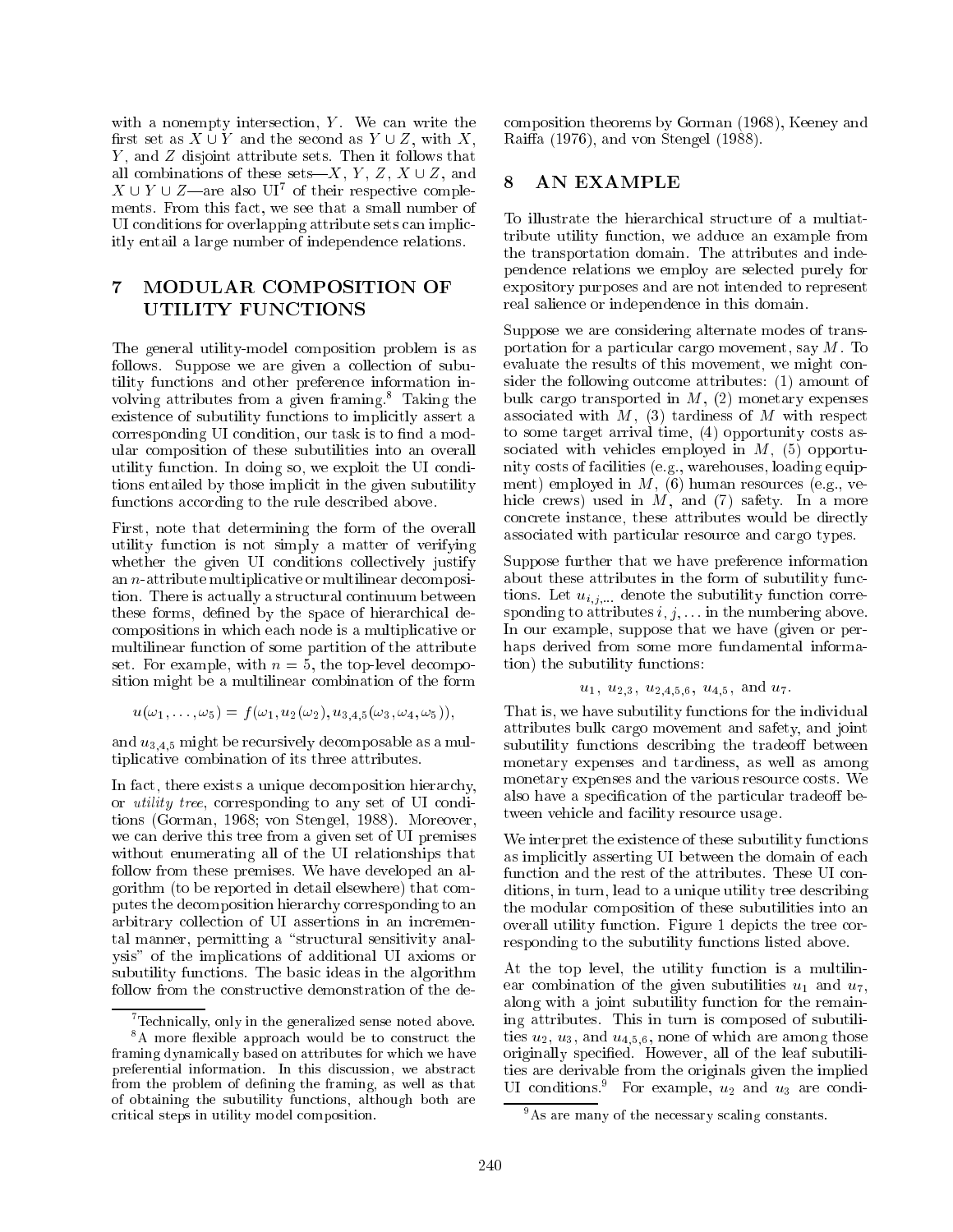

Figure 1: The utility tree for the transportation example. Except for human resources, each of the leaves corresponds to a separable subutility function.

tioned versions of  $u_{2,3}$ , obtained by fixing attributes 3 and 2, respectively, at arbitrary levels. These are indeed subutilities—hence the freedom in choosing conditioning values—by virtue of the UI relations implicit in the overlapping UI index sets  $\{2,3\}$  and  $\{2,4,5,6\}$ . If in fact  $u_{2,3}$  is not separable, then this subutility function is incompatible with the existence of subutility  $u_{2,4,5,6}$ . Finally, the subuthity  $u_{4,5,6}$  is separable via a two-attribute multilinear form. This composition corresponds to the UI form (Equation (1)) separating  $\{4, 5\}$  from  $\{6\}$ . Note that  $\{6\}$  is not UI of  $\{4, 5\}$ , and therefore preference for attribute 6 is not expressible as a subutility. And note also that attributes 4 and 5 are not separable; the utility tree employs the joint subutility  $u_{4,5}$ .

#### 9 CONCLUSIONS

In summary, we have argued that modularity is an essential feature of utility representation for decisiontheoretic planning, and that separate specification of utility for isolated outcome features is tantamount to an assertion of utility independence. The independence relations implicit in a collection of modular utility components dictate the form in which they should be composed to define an overall utility function. Customized utility models can be constructed dynamically to reflect the relevant factors in a particular decision situation via bottom-up composition according to rules of multiattribute utility theory.

When the modular preference specifications are partial (i.e., not complete subutility functions), the corresponding invariance property implicit in the separation is generally weaker than utility independence. For example, specifying only ordinal subutilities (e.g., monotonicity conditions) is tantamount to *preferential* independence, another well-known concept of utility

theory. In principle, we could extend this analysis to cover a broad spectrum of independence concepts with a variety of implications for utility composition.

Our investigation is in the spirit of analogous analyses relating modularity and probabilistic independence (Heckerman, 1990; Heckerman and Horvitz, 1988; Wellman, 1990). In both cases, we must invoke independence to justify scalable representation schemes, and we may exploit the independence relations to define valid composition rules. Utility trees can be viewed as an analog of probabilistic dependence graphs, the underlying basis for the most prevalent modeling scheme for probabilistic reasoning (Charniak, 1991; Pearl, 1988).

The notion of incremental utility specification and combination has also been advocated by Loui (1989; 1990). Our analysis serves to determine when such combination is sanctioned by utility theory, and to constrain the form that it might take. It may also be reasonable to heuristically apply modular combination rules when they are not theoretically justied, as the computational benefits may outweigh the cost of potential errors.

We are currently attempting to incorporate these ideas in the design of a scheme for utility representation to be used as part of common Knowledge Representation Specication Language for the DARPA/Rome Laboratory initiative on Transportation Planning. The experience gained in using these techniques to build a substantial KB for use by several research groups will be invaluable in developing more refined representations for decision-theoretic planning.

#### Acknowledgments

Our investigation of this topic arose from an effort to design a general utility representation for transportation planning. We have beneted from collaborations with the other members of this project: Jack Breese, Tom Dean, and Max Henrion. We are also grateful to Ron Loui and Bernhard von Stengel for past discussions about central aspects of this work. Jon Doyle is supported by the USAF Rome Laboratory and DARPA under contract F30602-91-C-0018, and by National Institutes of Health Grant No. R01 LM04493 from the National Library of Medicine.

#### References

- (Charniak, 1991) Eugene Charniak. Bayesian networks without tears. AI Magazine, pages  $50-63$ , Winter 1991.
- (Gorman, 1968) W. M. Gorman. The structure of utility functions. Review of Economic Studies,  $35:367-$ 390, 1968.
- (Haddawy and Hanks, 1990) Peter Haddawy and Steve Hanks. Issues in decision-theoretic planning:

<sup>10</sup>The problem of dealing with overconstrained or otherwise inconsistent utility specifications is an important issue in utility composition but beyond the scope of this paper.